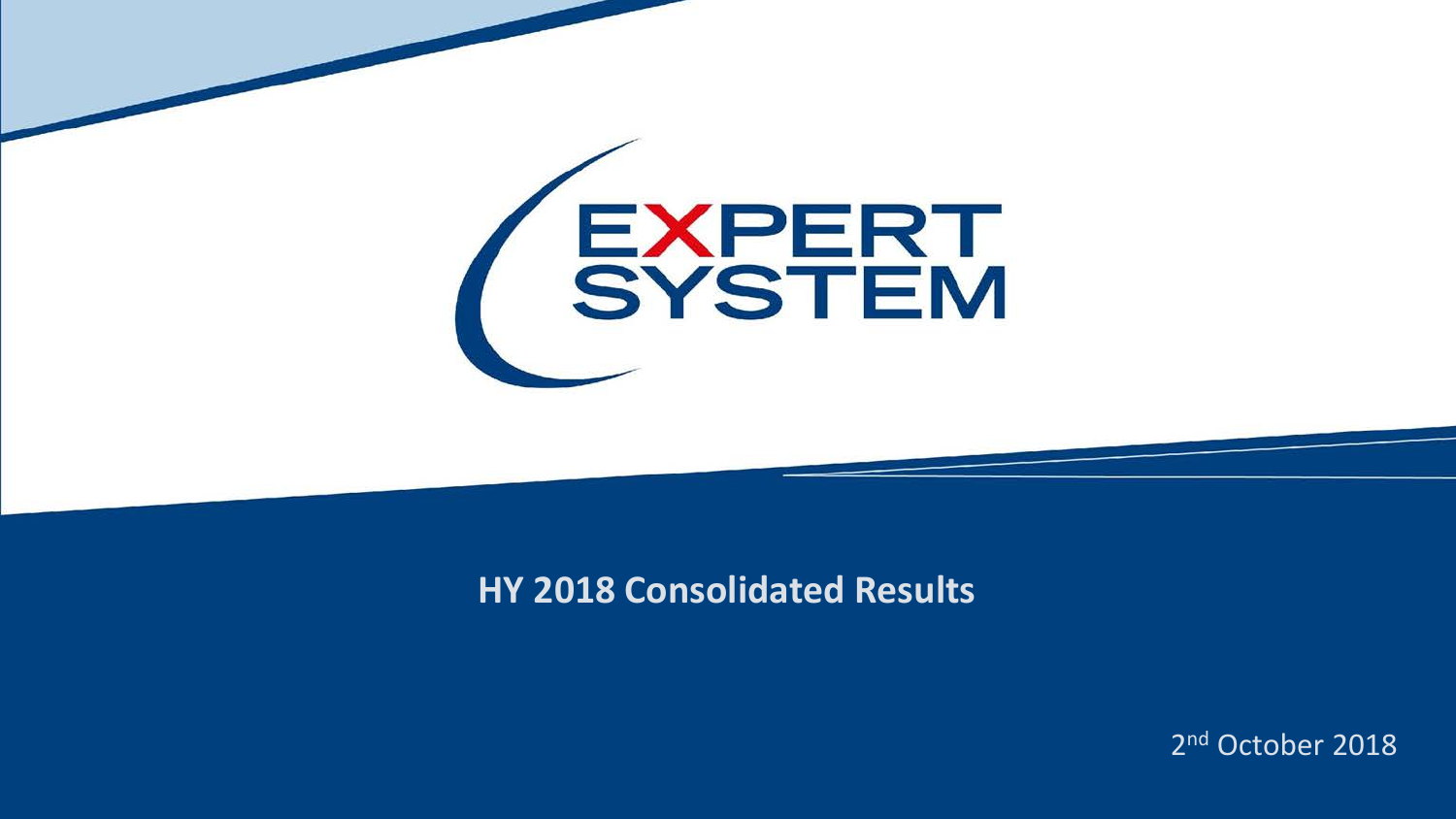

#### ▪ **BUSINESS & TECHNICAL HIGHLIGHTS**

▪ **HY 2018 CONSOLIDATED RESULTS**

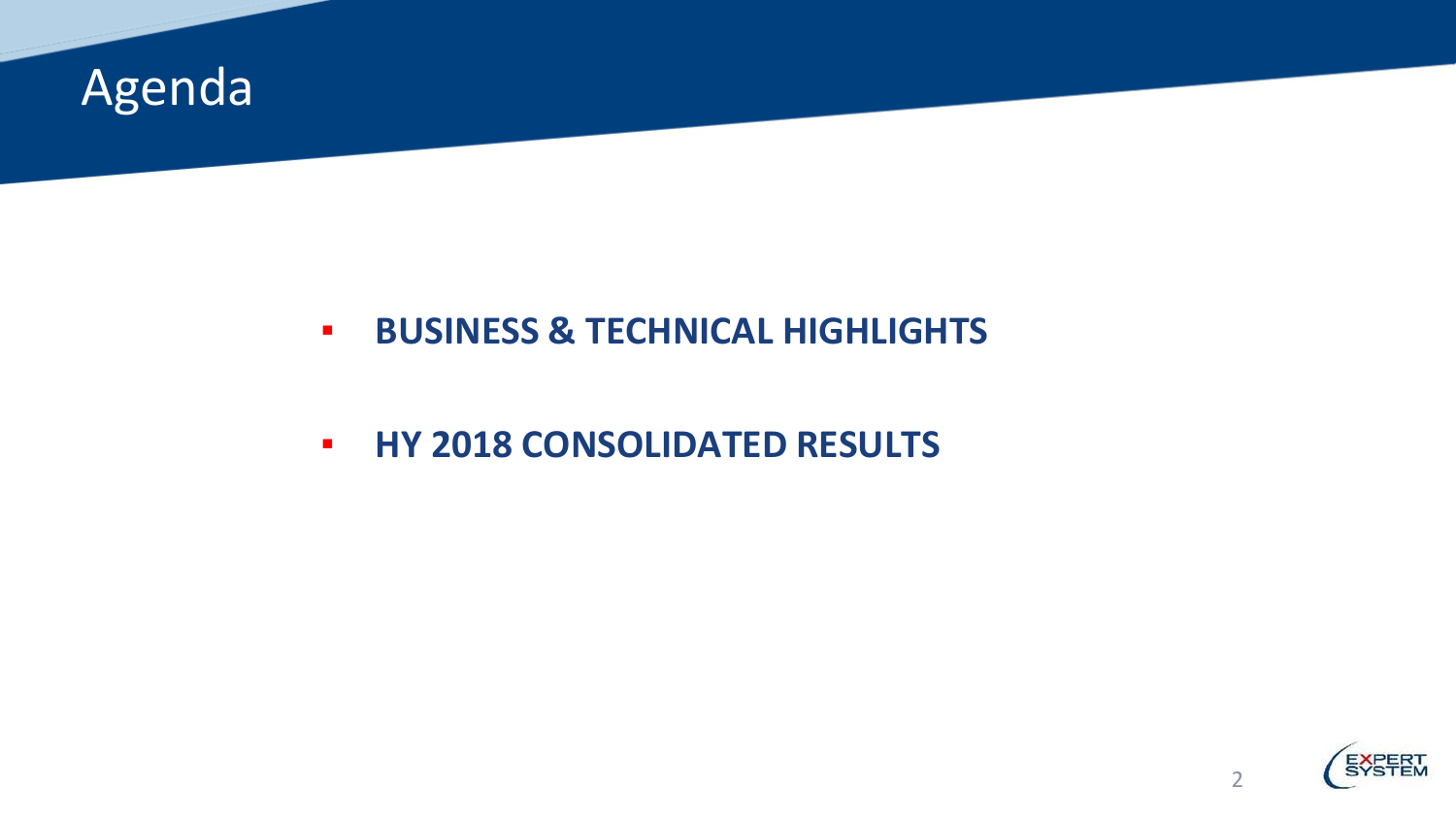**New customers** in all verticals (Insurance, Finance, Intelligence and others) and countries and relevant upsells on new customers added in 2017

Key strategic wins in **Process Automation** and **information intelligence** scenarios fully leveraging **Cogito** depth and richness

Additions of **new partnerships** at global and local level: traditional system integrators, strategic consulting firms and vendors.

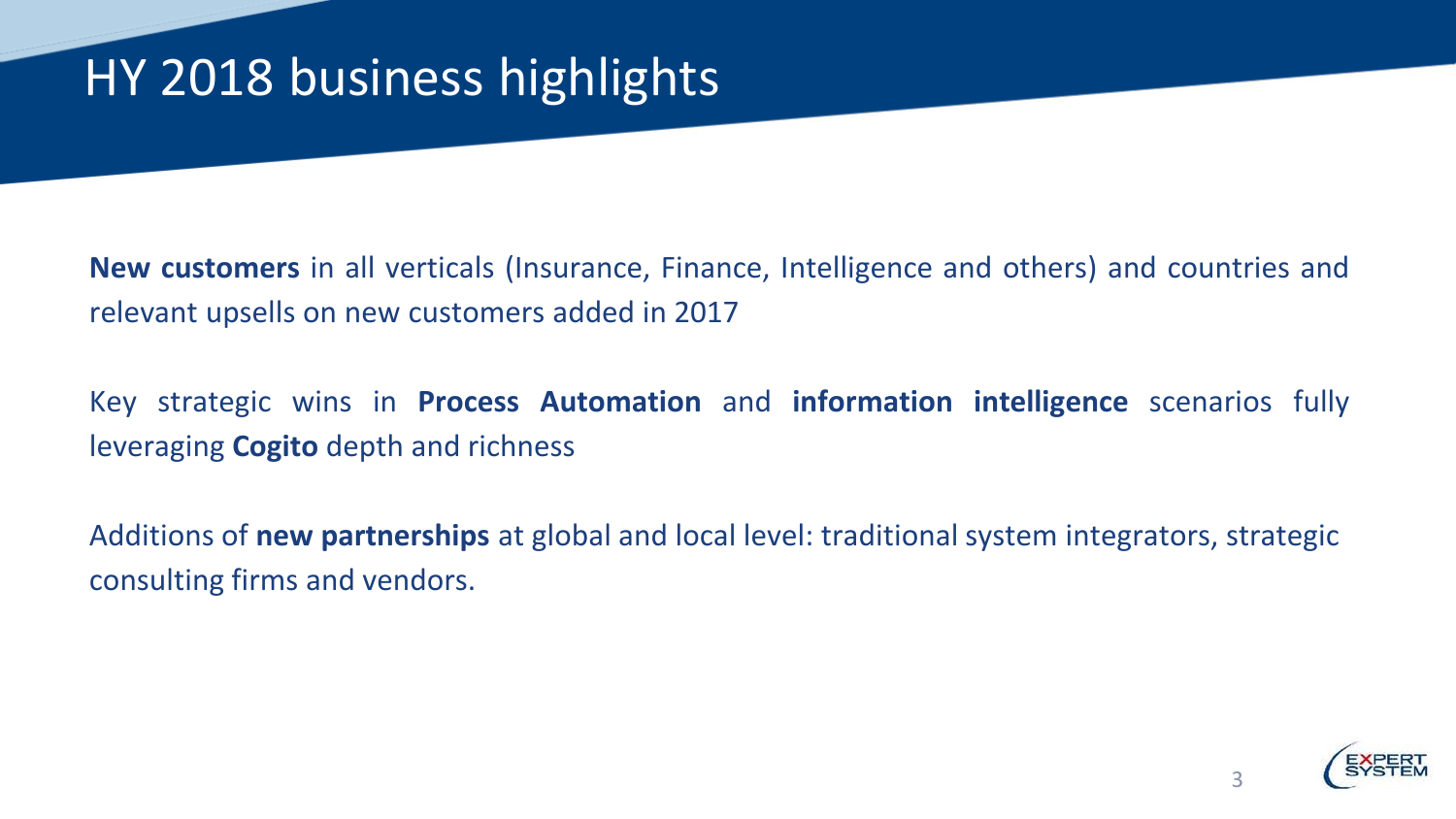Release of two products for the Insurance market:

- **Cogito for Claims**
- **Cogito for Underwriting**

Strong focus on **components:** enrichment of **vertical components** for **specific industries** and **use cases** to simplify the work of partners in implementing Cogito based solutions for their customers

New version of **Cogito Intelligence Platform**

Richer and deeper **coverage of languages**

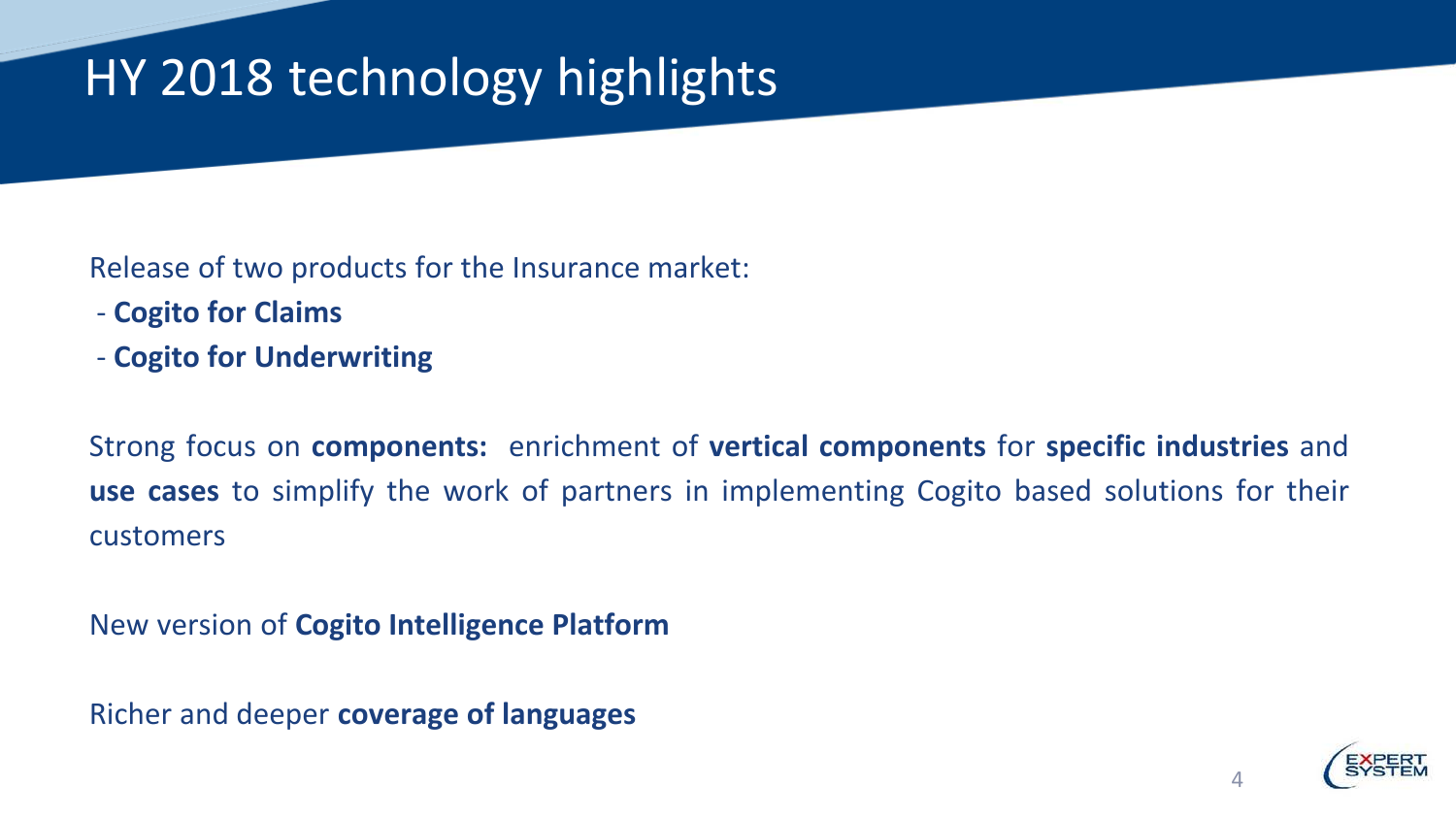#### Market validation



# **Gartner** FORRESTER®

**Gartner** Magic Quadrant for Insight Engines - 2018

**Forrester Wave** AI-based Text Analytics Platforms - Q2 2018

#### **Forrester Report**

Now Tech: AI-Based Text Analytics Platforms - Q2 2018 Now Tech: Social Listening Platforms - Q2 2018 Look to Four Use Case Categories to Push RPA and AI Convergence





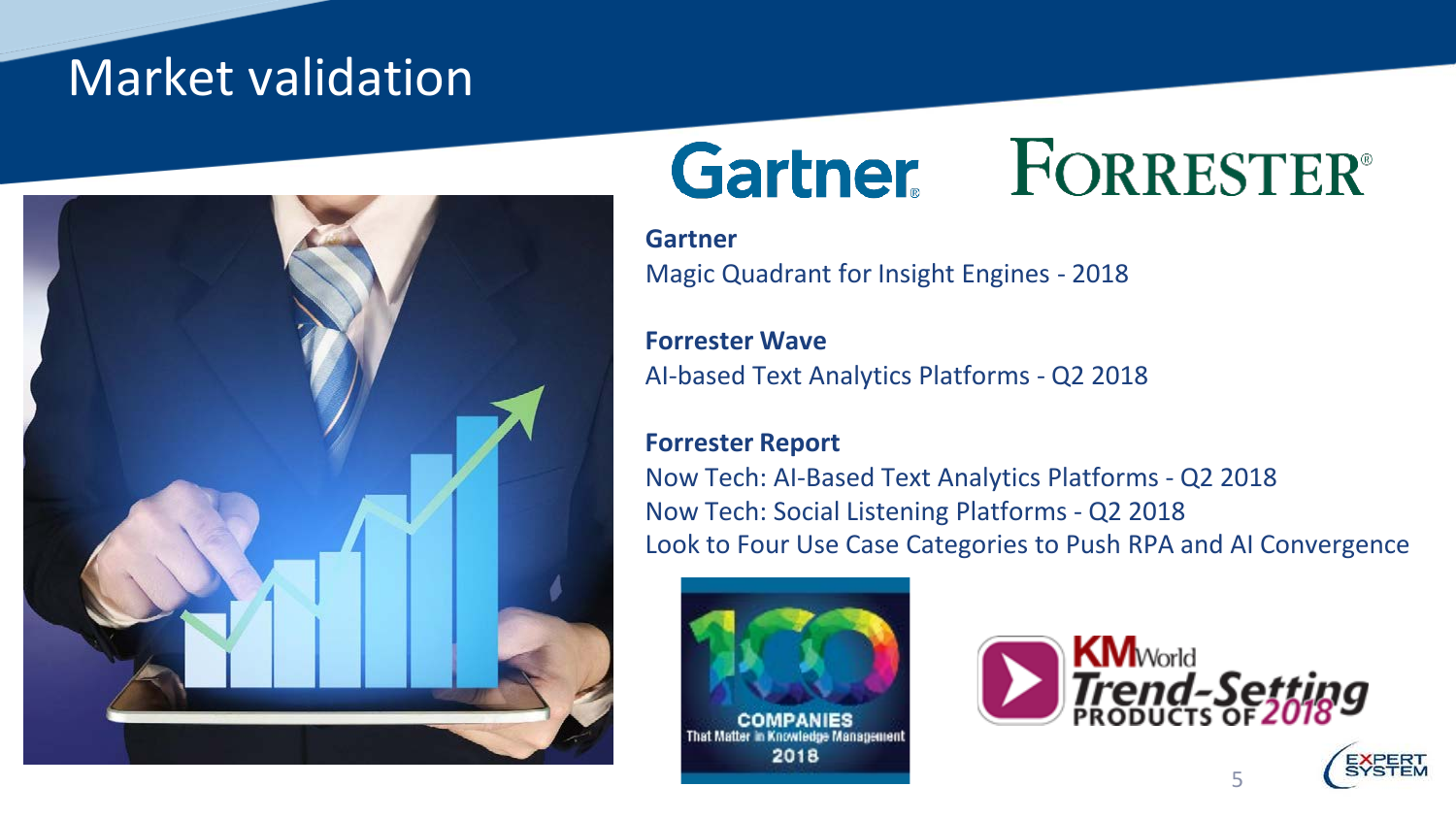#### HY 2018 at a glance

The first semester of 2018 had very good results and shows:

- Revenues reached **€12.9m**, compared to €8.4m in 2017 (**+52.4%**)
- Positive EBITDA equal to **€0.1m** compared to a negative EBITDA of €4.0m in 2017 (**+€4.1m**); adjusted EBITDA after one-off costs is **€0.6m**
- Value of production equal to  $£15.9m$ , compared to  $£11.7m$  in 2017 (+ $£4.2m$ )
- Negative net result for €3.7m, which includes €3.6m of depreciations, compared to €7.6m in 2017 (+€3.9m)
- Net financial position for €10.0m with more than €9.4m in cash

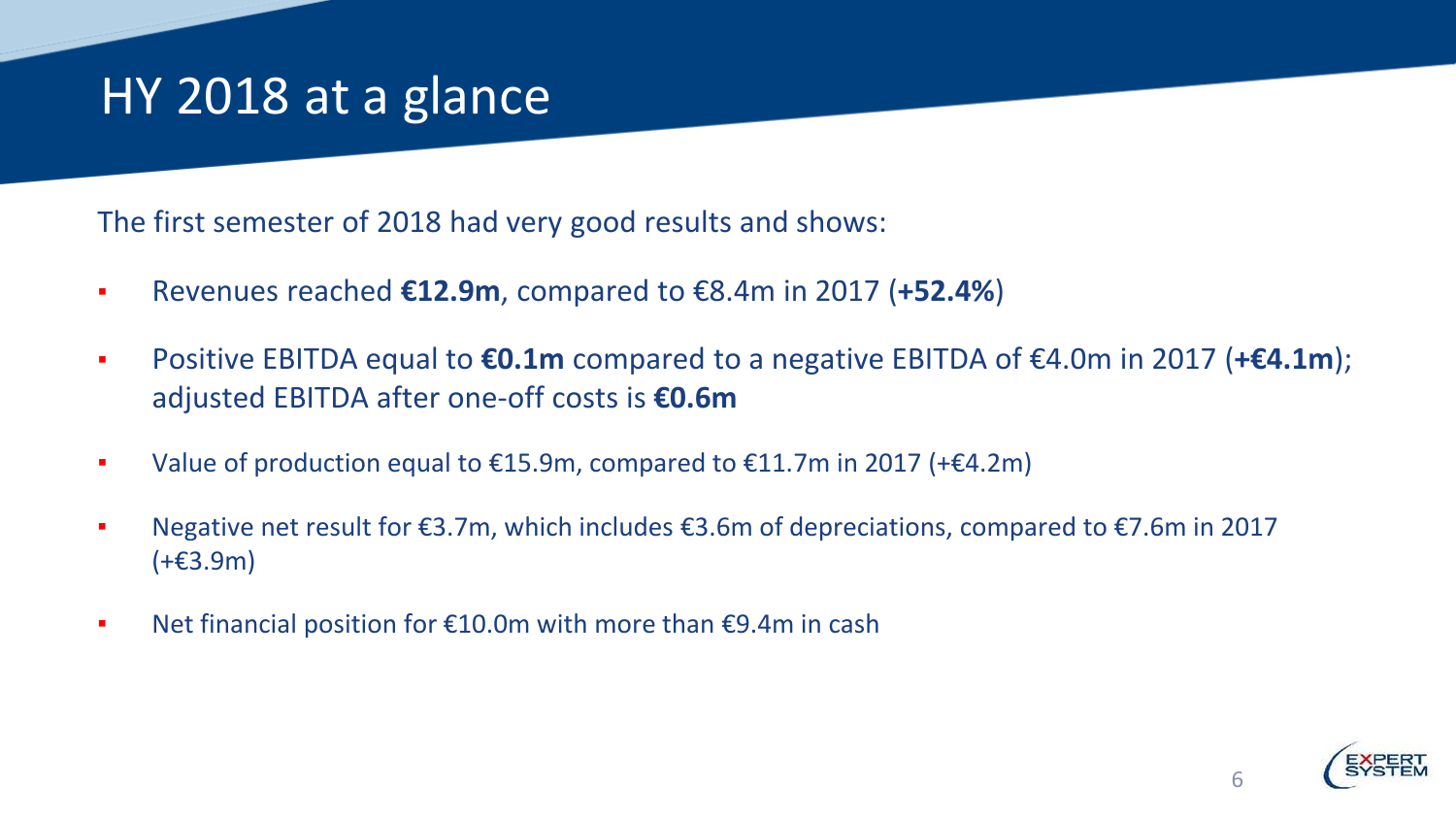### Financial Headlines HY 2018 vs HY 2017

| Half Year - €/m               | <b>HY 2017</b> | <b>HY 2018</b> | Δ        |
|-------------------------------|----------------|----------------|----------|
| <b>Revenues</b>               | 8,4            | 12,9           | 52,4%    |
| <b>Value of Production</b>    | 11,7           | 15,9           | 35,3%    |
| <b>EBITDA</b>                 | (4,0)          | 0,1            | 101,8%   |
| Margin%                       | $-33,9%$       | 0,4%           |          |
| EBIT                          | (7,3)          | (3,6)          | 51,1%    |
| Margin%                       | $-62,1%$       | $-22,5%$       |          |
| <b>Net Earning</b>            | (7,6)          | (3,7)          | $-50,9%$ |
|                               |                |                |          |
| <b>Net Working Capital</b>    | 1,4            | 5,0            | 3,6      |
| <b>Total Invested Capital</b> | 23,5           | 25,2           | 1,7      |
| <b>Net Financial Position</b> | 13,8           | 10,0           | (3, 9)   |
| <b>Total Equity</b>           | 9,7            | 15,2           | 5,6      |
|                               |                |                |          |
| Investments                   | (2,5)          | (2,4)          | 0,1      |
| Sales abroad (%)              | 61%            | 54%            | -7%      |

**Revenue increase of €4.4m mostly transferred to the EBITDA improvement €4.1m**: Growing sales with 4% almost flat operating costs. The increase also reflects 3%  $8\%$  a better distribution of revenue throughout the year. 1%

**Positive EBITDA** €0.1m in HY 2018 compared to -4 of HY 2017 9%

**Adjusted EBITDA** €0.6m considering one-off costs for 1,7 restructuring of  $€0.5m$ 

**Improved financial position at €10.0m** compared to the same period in 2017

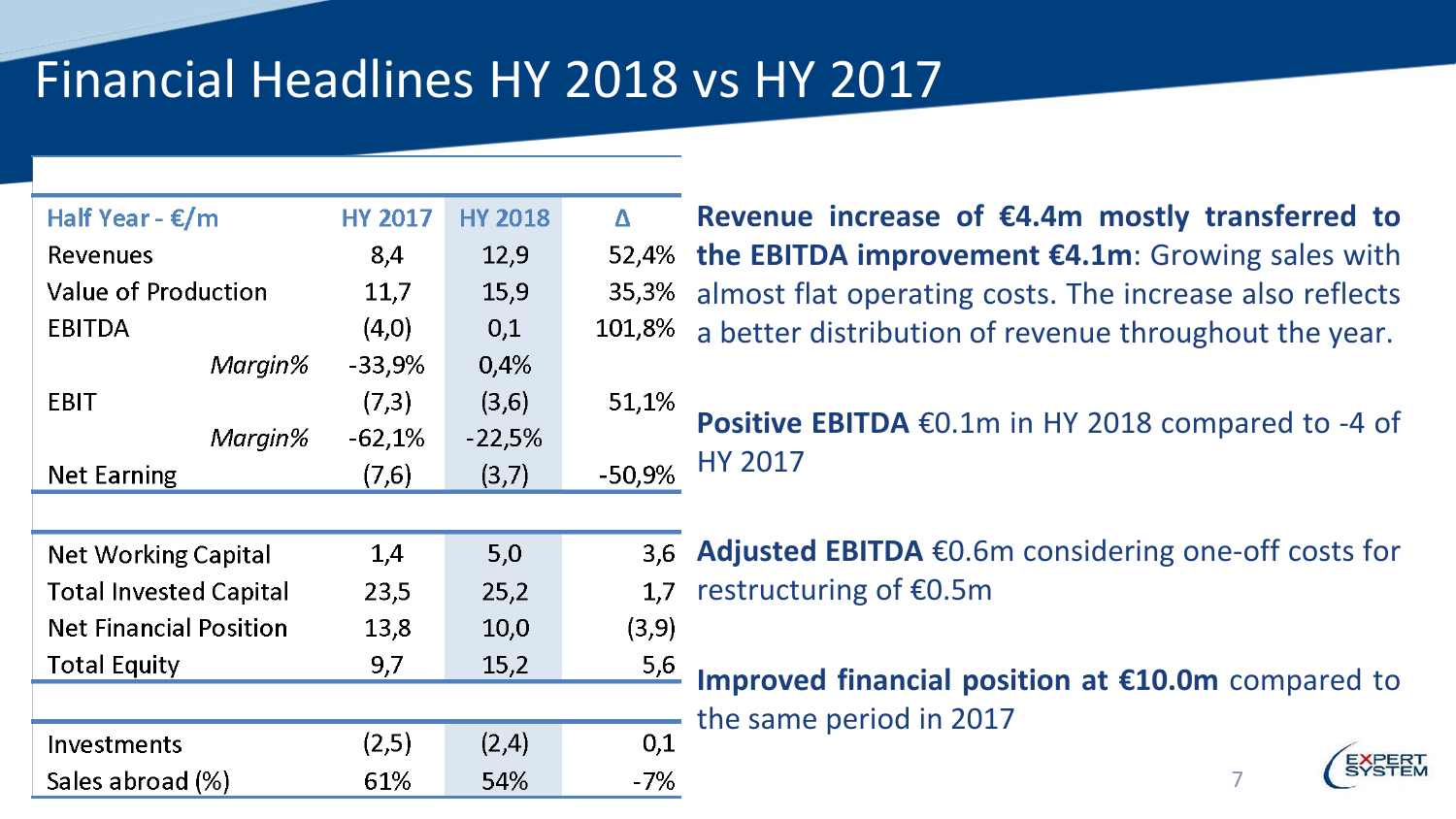### Value of Production (VoP) breakdown

| €m                         | <b>HY 2017</b> | <b>HY 2018</b> | Δ%       |
|----------------------------|----------------|----------------|----------|
| Sales                      | 8,5            | 12,9           | 51,5%    |
| Grant                      | 0,4            | 0,6            | 32,5%    |
| Capitalised Costs (R&D)    | 2,5            | 2,3            | $-7,3%$  |
| Other revenues             | 0,3            | 0,1            | $-66,9%$ |
| <b>Value of Production</b> | 11,7           | 15,9           | 35,3%    |

**Grants** equal to €0.6m, showing an increase that depends on projects won and authorized by Public Entities.

**R&D** at €2.3m**.** Stable investments in Cogito and related products.

**VoP +35.3% vs HY 2017**, €4.4m higher turnover achieved

**License & Maintenance.** Commercial focus on major clients and recurring licences. Increase in revenue mainly for Banking & Insurance, Media, Intelligence & Government.

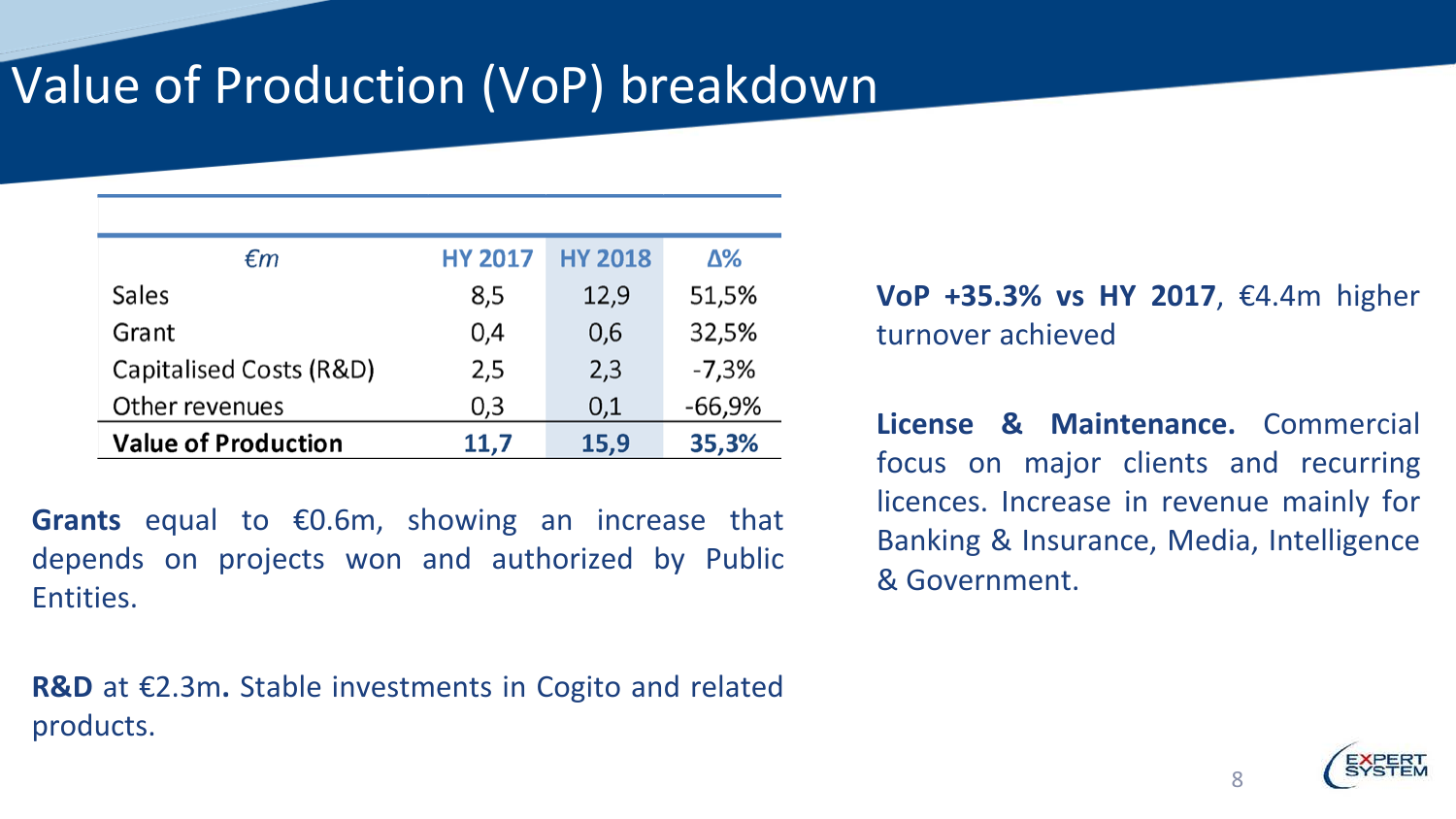#### Revenues by region





Huge results in Italy due to some important new projects.

Very good results also in foreign markets like UK, Spain and Switzerland.

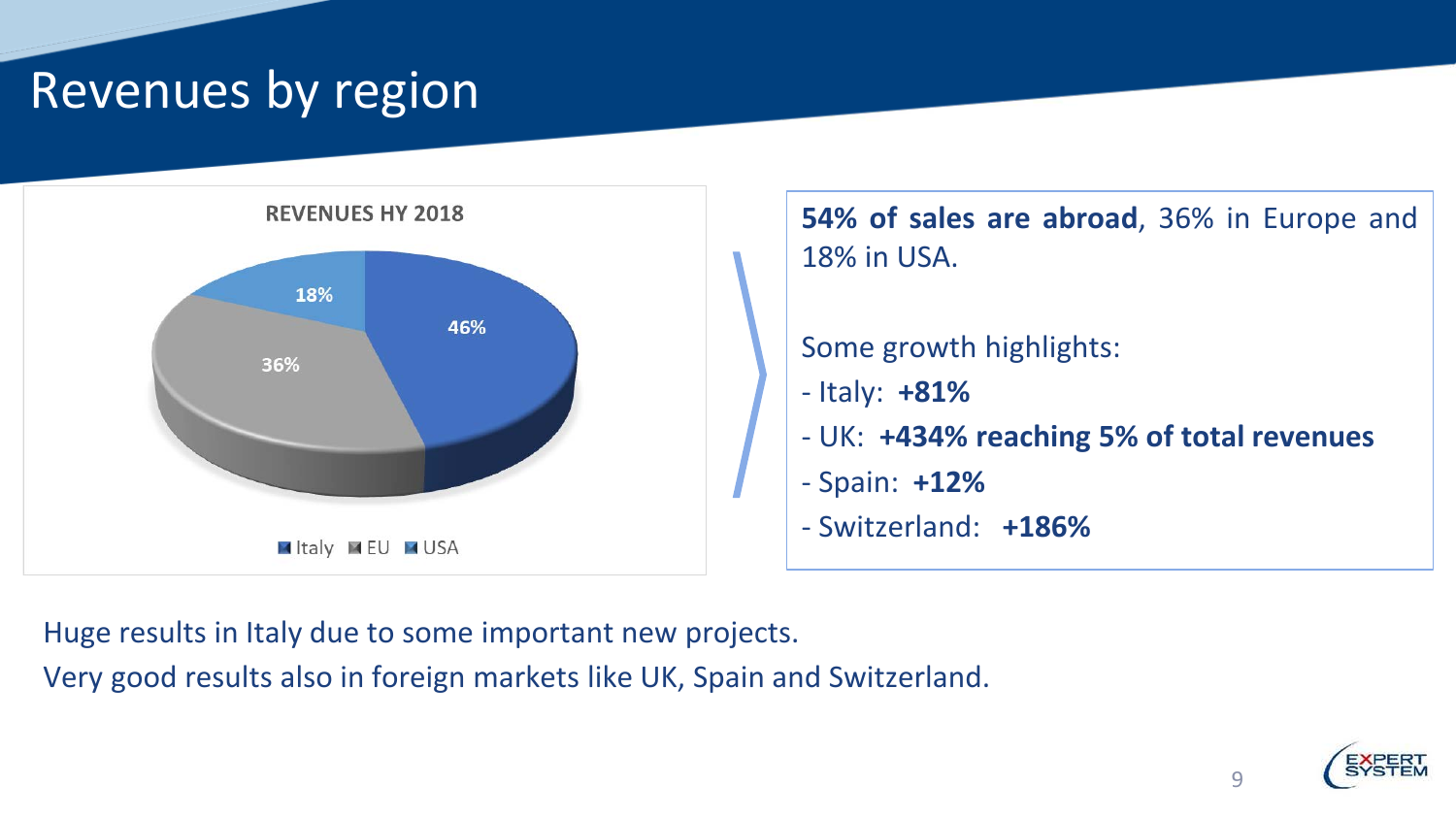#### Revenues by type HY 2018 vs HY 2017



**Strategic Sales:** The focus is moving more and more to bigger, strategic deals with multinational companies in selected markets.

**Annual Licences:** The huge shift from perpetual license to recurring, annual fees is accelerating. This is an important indicator that shows that we are pursuing and achieving one of our strategic goals.

**Professional services margin:** The global PS team has been reorganized during 2017 to better balance the workload in different markets and verticals and to increase its efficiency.

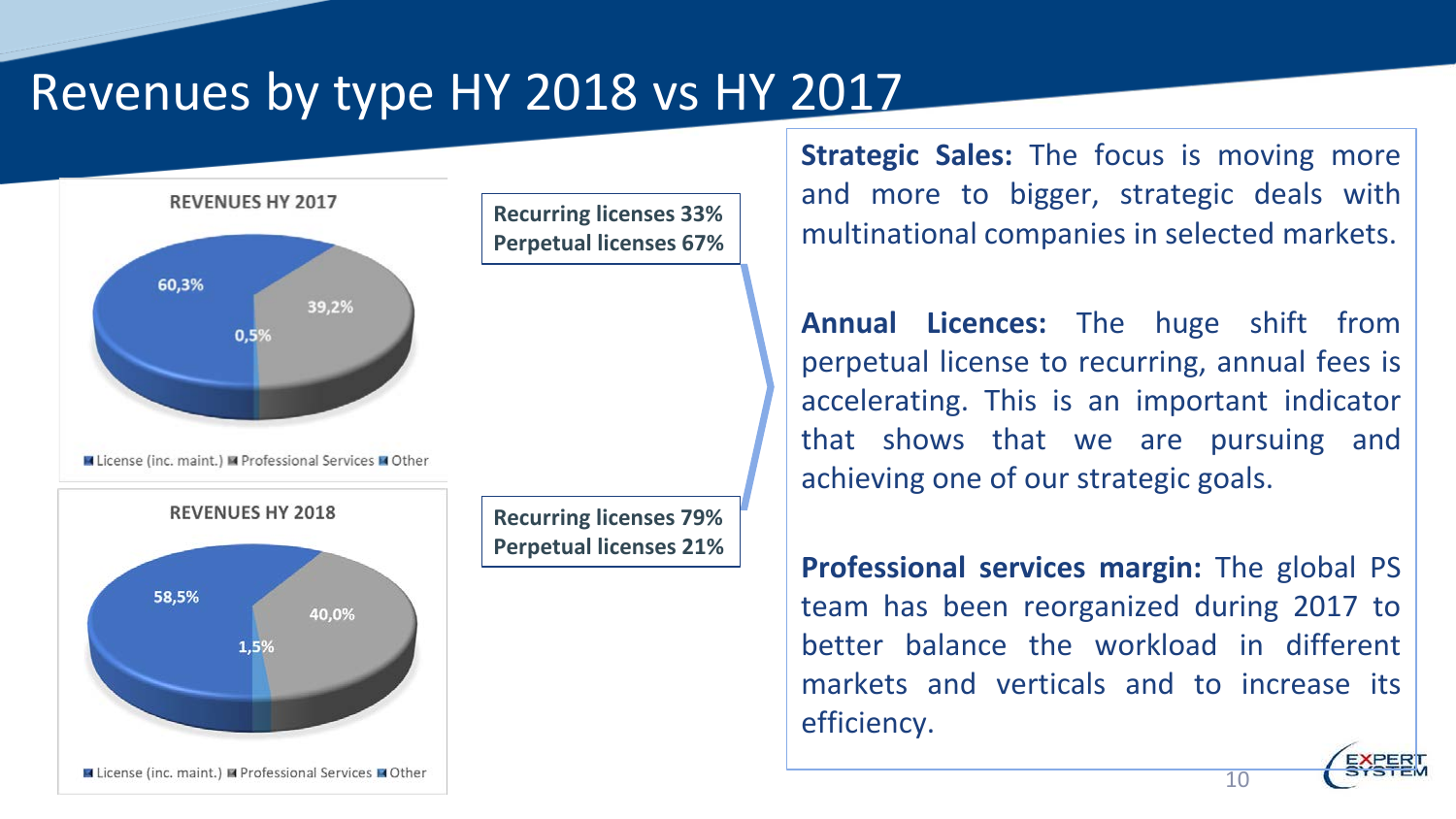#### EBITDA bridge HY 2017  $\rightarrow$  HY 2018



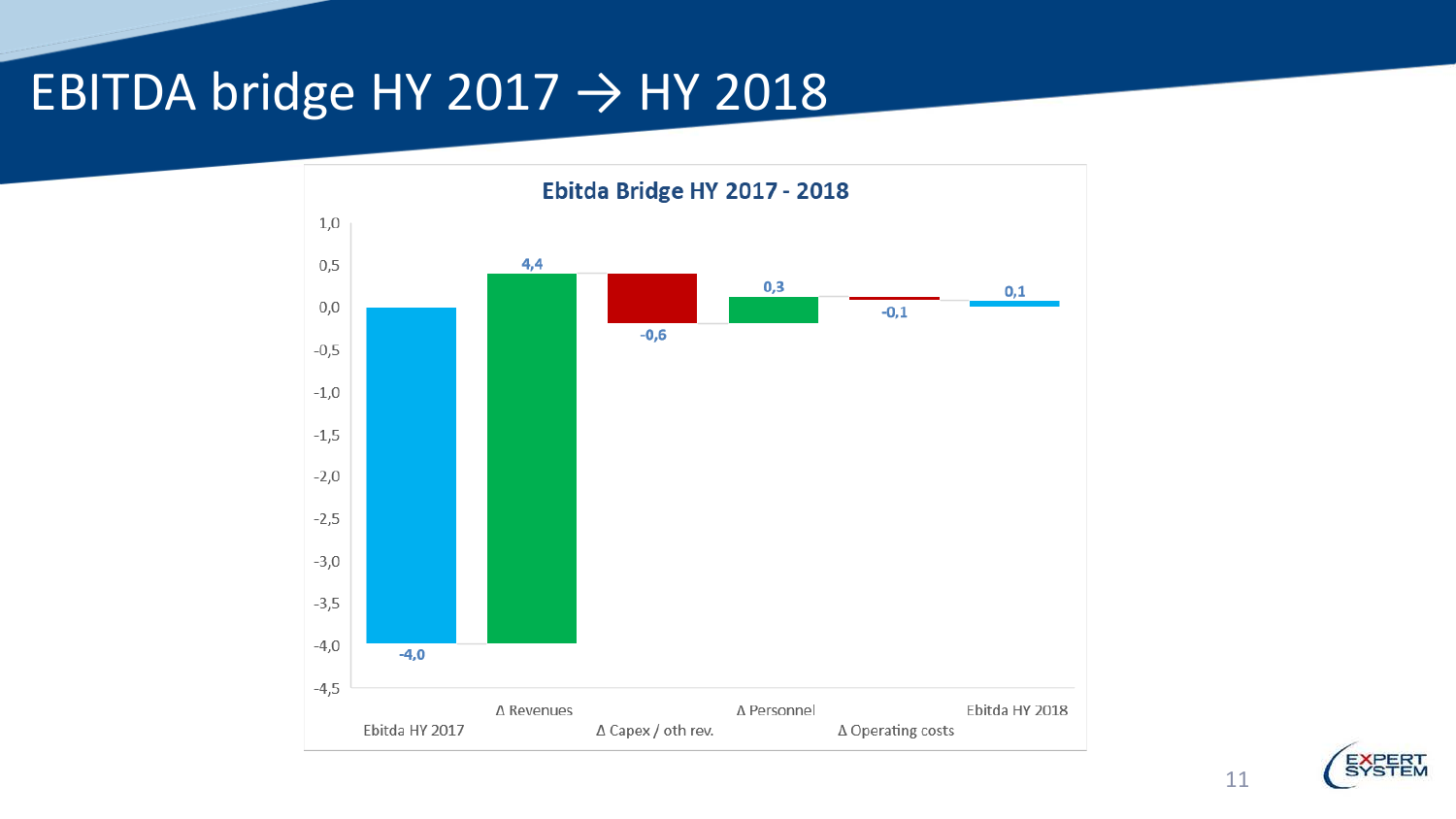#### From EBITDA to Net Result HY 2017 vs HY 2018

| Half Year - $\epsilon/m$                 | <b>HY 2017</b> | <b>HY 2018</b> | Δ     |
|------------------------------------------|----------------|----------------|-------|
|                                          |                |                |       |
| <b>EBITDA</b>                            | (4, 0)         | 0,1            | 4,1   |
|                                          |                |                |       |
| <b>Amortization of Intangible Assets</b> | (3,2)          | (3,5)          | (0,4) |
| <b>Amortization of Tangible Assets</b>   | (0,1)          | (0,1)          | 0,0   |
| Depreciation                             | (0, 0)         | 0,0            | 0,0   |
| <b>EBIT</b>                              | (7,3)          | (3, 6)         | 3,7   |
|                                          |                |                |       |
| Financial Income/(Expense)               | (0,2)          | (0,2)          | 0,0   |
| <b>Exchange Losses unrealized</b>        | (1,1)          | 0,3            | 1,5   |
| <b>Result before taxes</b>               | (8, 7)         | (3, 5)         | 5,2   |
| <b>Taxes</b>                             | 1,0            | (0,3)          | (1,3) |
| <b>Net Result</b>                        | (7, 6)         | (3,7)          | 3,9   |

#### **Amortization +€0.4m.**

Higher amortization for intangible assets connected to investments in R&D.

**Financial Costs €0.2m** are under control with a low interest rate.

**Not realized exchange profit for €0.3m**. Mostly referred to  $\epsilon$ /\$ rate mainly due to intercompany exposure.

**Taxes** refer to the result of the holding company.

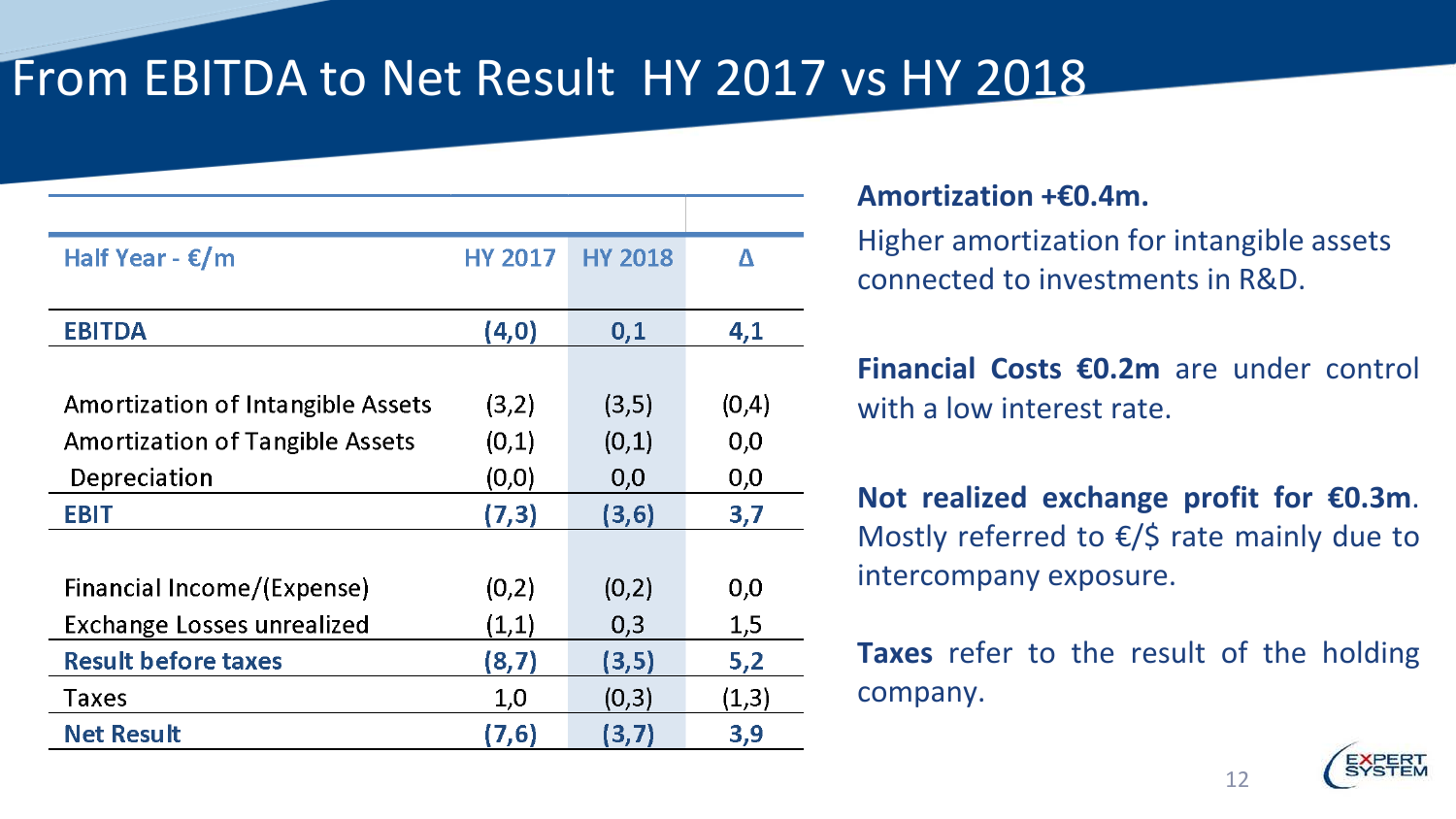#### Cash Flow bridge

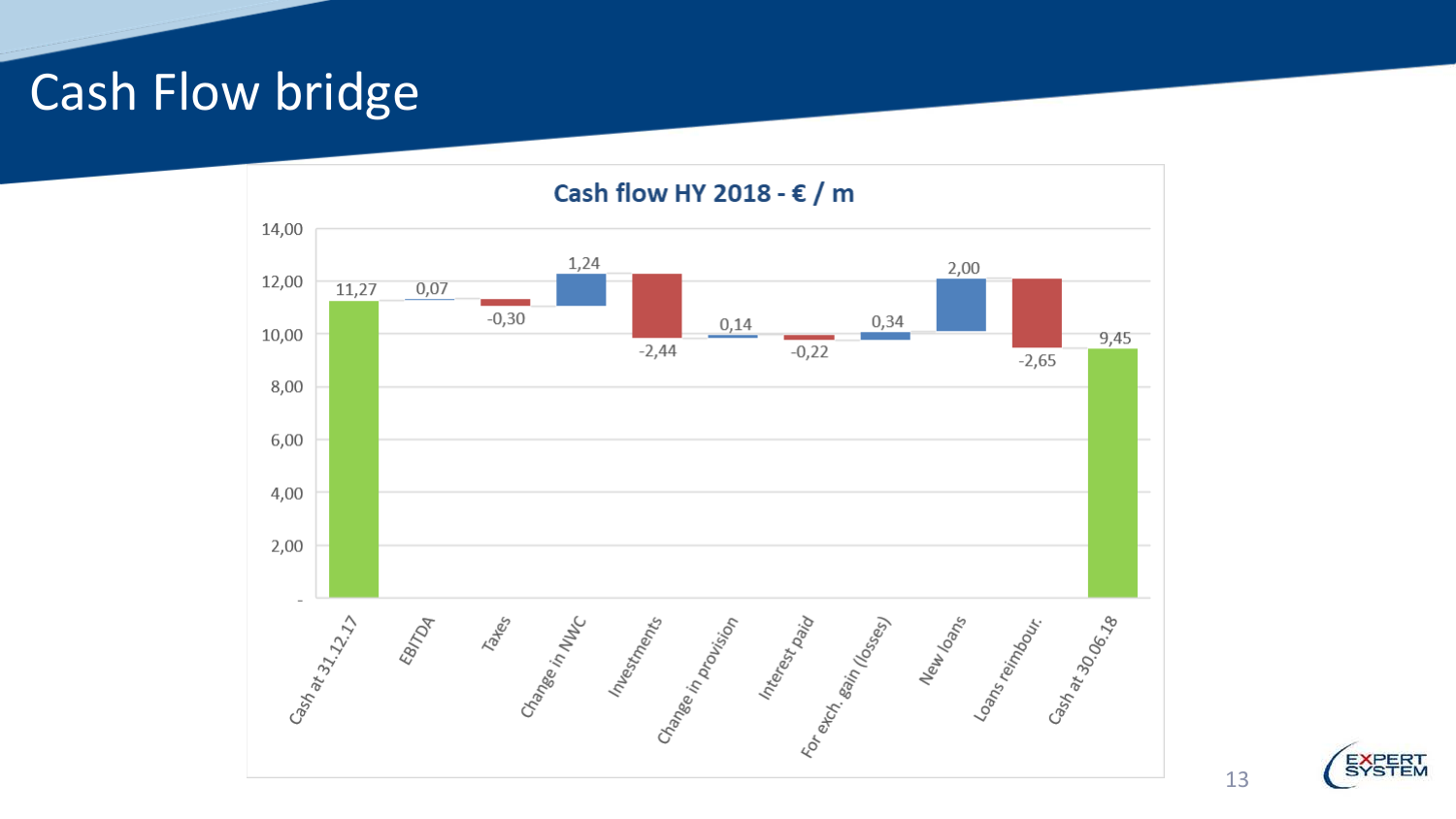### Financial highlights 2018-2019

| Year ended 31 December - €/m  | 2017     | <b>HY 2018</b> | 2018            | 2019                        |
|-------------------------------|----------|----------------|-----------------|-----------------------------|
| Revenues                      | 25,6     | 12,9           | $28,5 - 30$     | $33 - 34,5$                 |
| Value of Production           | 32,8     | 15,9           | $35,5 - 37$     | $39,8 - 41,3$               |
| <b>EBITDA</b>                 | 1,0      | 0,1            | $4,0 - 5,0$     | $7,0 - 8,0$                 |
| Margin%                       | 3,2%     | 0,4%           |                 | 11,3% - 13,5% 17,6% - 19,4% |
| <b>EBIT</b>                   | (6,5)    | (3,6)          | $(3,7) - (2,7)$ | $(1,1) - (0,1)$             |
| Margin%                       | $-19,8%$ | $-22,5%$       | $-10,4% -7,3%$  | $-2,8% - 0,2%$              |
| <b>Net Earning</b>            | (8,3)    | (3,7)          | $(4,6) - (3,9)$ | $(2,3) - (1,6)$             |
|                               |          |                |                 |                             |
| <b>Net Financial Position</b> | 8,8      | 10,0           | $13,6 - 12,9$   | $13,0 - 12,0$               |

**We confirm the guidelines presented on March 2018**; we are confident to achieve our goals considering:

- Actual results of the first semester 2018
- The new and more efficient organizational structure and commercial offer that allows us to leverage existing resources

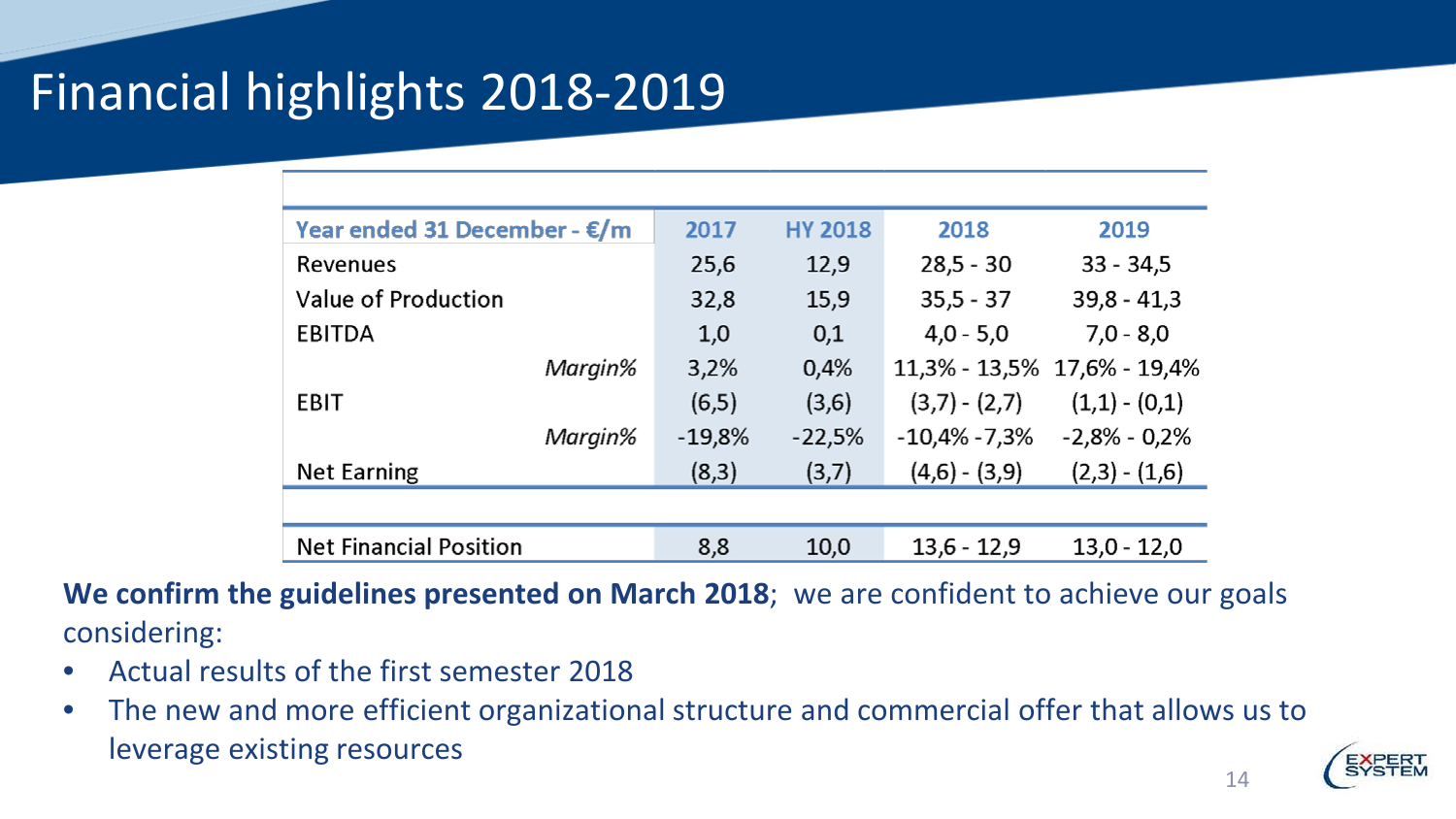### Strategic guidelines 2018-2019

#### Key directions:

- **Grow market penetration** in existing markets with the current offering, in particular in **USA**, **Germany** and **France**
- Scale marketing activities on a **global level**
- Speed up the creation of the structured **indirect channel**
- **Productize Cogito solutions** for specific vertical markets (like insurance) for both direct and indirect
- Target **large multinational customers**, with a strong focus on the finance and insurance sectors
- **EXPLO Increase recurring licenses** vs perpetual licenses
- Leverage the skilled professional service team (mainly based in Italy) to **increase margins and profitability of projects**

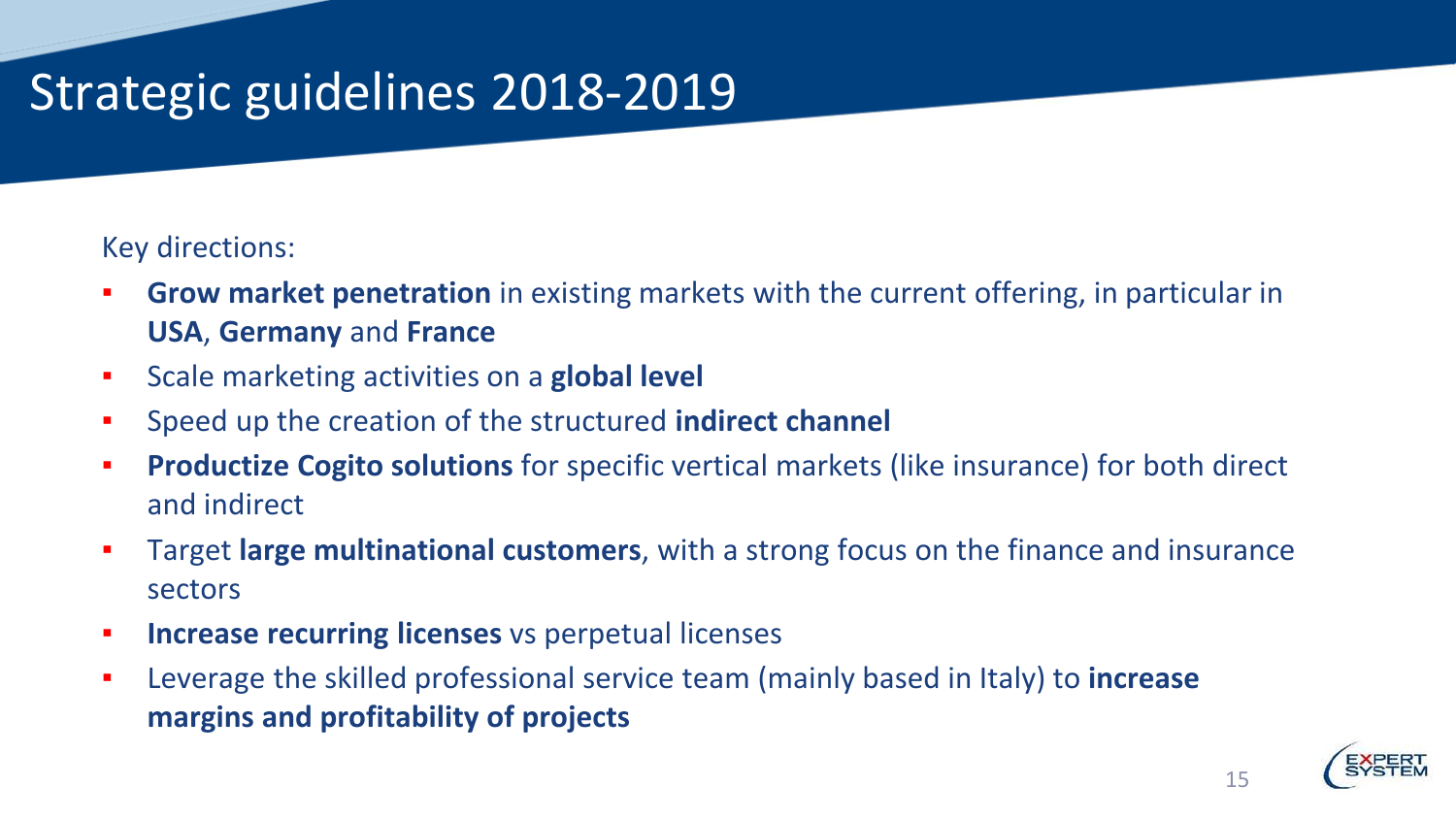**Contacts** 

### **Q&A**



## **Thank you!**

[www.expertsystem.com](http://www.expertsystem.com/)



linkedin.com/company/expert-system



twitter.com/Expert\_System



info@expertsystem.com